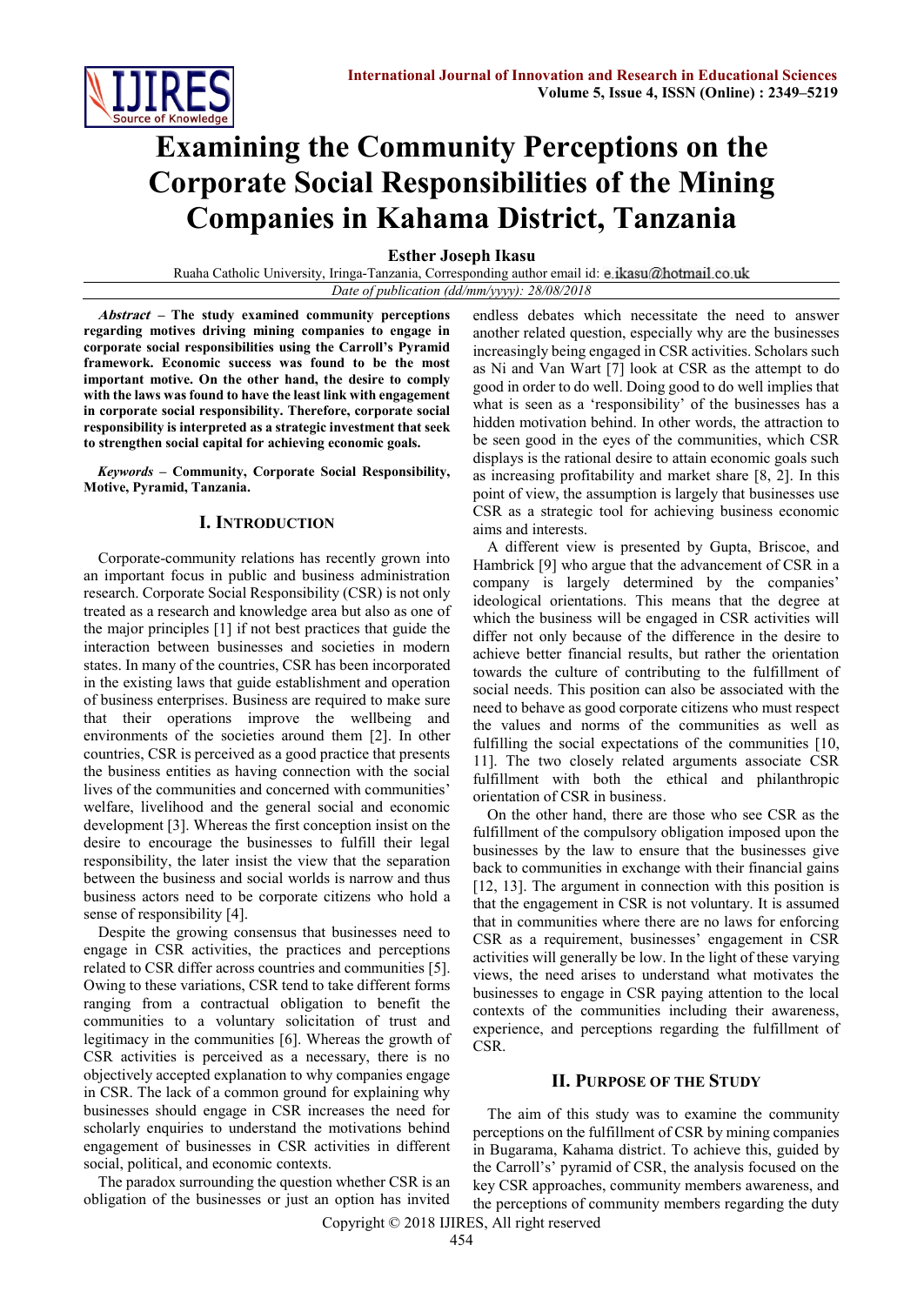

of the companies to fulfill their CSR in the communities. Specifically, the study sought to identify the existing CSR activities in the community, understand the community members' awareness of CSR, and assess the perceptions of local community members regarding the reasons for the mining companies' engagement in CSR.

## **III. LITERATURE REVIEW**

## A. *Conceptual Ground*

Like most of the management concept, CSR does not have a single objective definition. As Matten and Moon [5] observed, the concept is characterized by dynamics across time and places. Even for researchers who have carried out studies on CSR practices overtime such as Archie Carroll have revealed the need to look into new dimensions and practices across societies and countries [14, 15, 16]. There are two ways of looking at CSR, which also necessitates looking at it in two different ways. These are the narrow and broad approaches. In a narrow approach, CSR is confined to the fulfillment of legal requirements specified by governments and authorities to ensure that businesses processes do not cause harm on societies or the negative effects are mitigated by businesses [17].

On the other hand, the broad perspective looks at CSR as a broad range of theories, approaches, processes, and practices which recognize and seek to ensure that businesses have a duty to society and need to maintain good relationship with societies [16]. It generally entails success of the business without endangering people's wellbeing, respecting social norms, and protecting the natural environments [18]. Whereas the first conception place emphasis on the legality of CSR, the later treats it as not necessarily limited to the obligations of the businesses that are specified by business regimes. It suggests that there is a sense of responsibility that the business world owes to the social and natural world and thus need to be good to the societies and their natural environments. With this conception, business entities are expected to interact positively with the societies even if there are no specific laws that require businesses to engage in CSR activities.

The design and analysis of in this study were guided by the Pyramid of Corporate Social Responsibility by Archie Carroll. Carroll's pyramid of CSR provides an influential framework for both defining CSR and explaining why businesses engage in activities that constitute what is known as CSR. Carrol [14] identify businesses with four types of responsibilities, which he arranges in an order a pyramid, especially from the more basic and expedient to those that are more advanced and seemingly intricate. In that order, economic responsibilities are the basic and more likely followed by legal responsibilities, then ethical responsibilities, and finally philanthropic responsibilities [14, 15]. Therefore, corporations will seek to fulfill their responsibilities in a pyramidal order as Figure 1 shows.



Fig. 1. Carroll's pyramid of corporate social responsibilities.

According to the Carrol's pyramid of CSR, becoming profitable is the most basic and obvious responsibility of corporations. Therefore, before thinking about respecting authoritative rules and acting in accordance with the need to fulfill social expectations, the corporations will always be concerned with being profitable and attaining economic success. In other words, corporations give in order to be profitable and remain profitable [14, 15]. Next to the economic responsibilities, corporations will act in the way that they should fulfill their legal responsibilities. The assumption attached to these responsibilities is that the fulfillment of legal responsibilities relates to obeying and observing the supreme authoritative rules including the laws and regulations of the country [19]. This implies that corporations are more likely to engage in CSR if there are laws that require them to do so and there are mechanisms for enforcing such laws [20]. Therefore, the rules that specify the obligations of the businesses and how they should interact with communities that surround them need to be in place, and communities have to be aware of such rules.

The next category of responsibilities in the order are the ethical responsibilities. These responsibilities have to do with the need to observe, respect, and act in agreement with the social and cultural norms of the communities. The assumption is that businesses will also opt to do what appears to be socially right even if they are not compelled by the laws [6]. The last in the order are philanthropic responsibilities. These relate to the need of corporations to contribute towards attaining social goals of the societies and communities around them, which is based on the concern for the wellbeing of the communities and addressing social atrocities such as poverty and diseases [15]. When this order is followed, it is more likely to assume that the mining companies will be concerned with ethical and philanthropic responsibilities following the fulfillment of economic and legal responsibilities [14]. Alternatively said, philanthropic giving is subject to an assurance that there are some economic returns. Similarly, the desire to fulfill the legal obligations and expectations of government authorities needs to be considered side by side with the fulfillment of the businesses financial and economic goals.

#### B. *Some Evidence From Previous Studies*

Different studies in the area of CSR have focused on the motivation of the businesses to engage in CSR activities.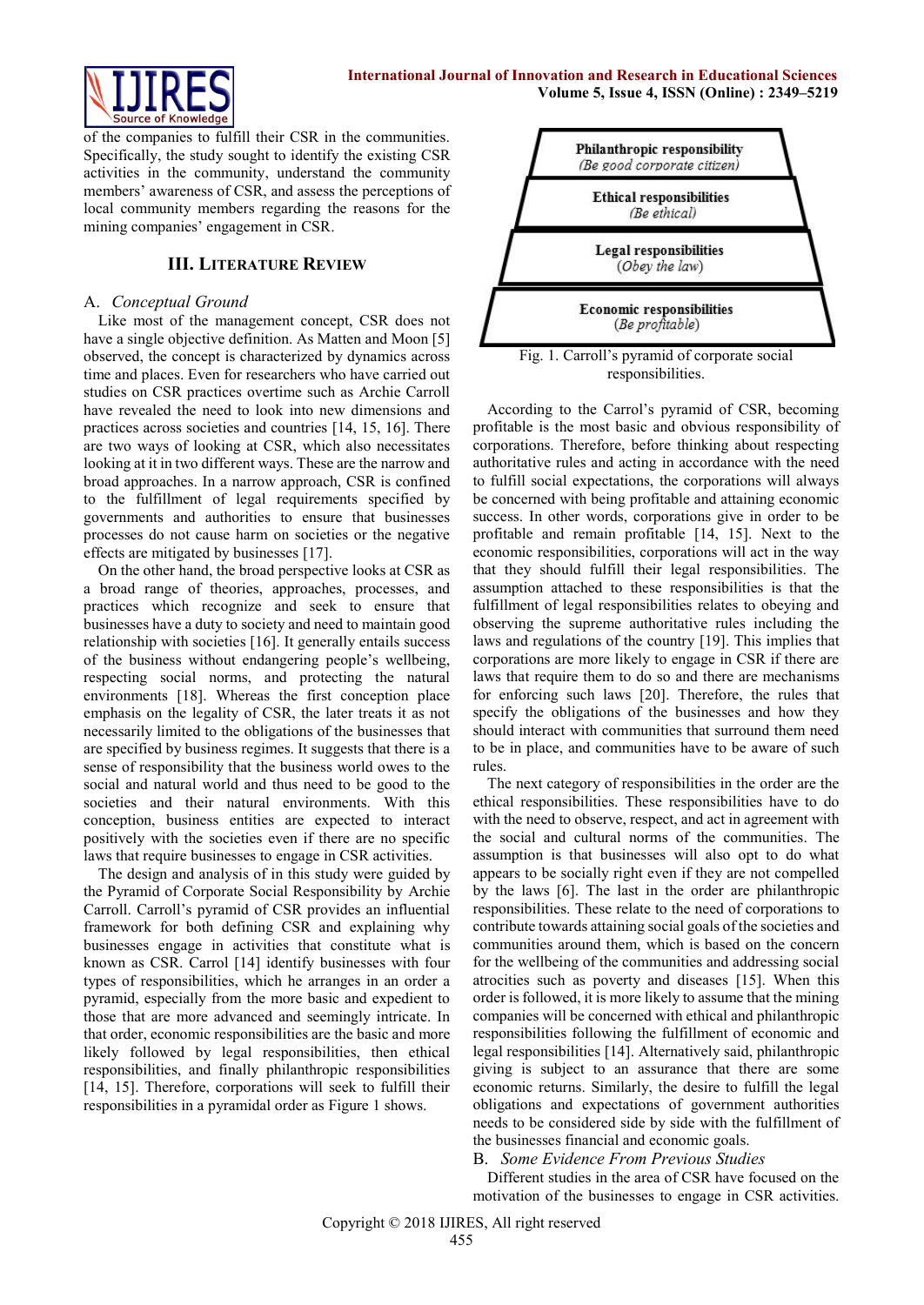

Some of these studies were more relevant since they were guided by the classification of CSR motives according Carroll [14]. Ramasamy and Yeung [21] in a selfadministered survey on the Chinese consumers' perceptions of CSR found that the Chinese consumers were more supportive to corporate responsibilities. Of the four types of responsibilities, especially economic, legal, ethical, and philanthropic; the findings revealed that economic responsibilities were the most important whereas philanthropic responsibilities were the least important for the consumers. Related to the economic motives, the recent study from Kenya revealed that companies used CSR as a means for attracting graduate employees to join them [17]. A related observation is provided by Loose more and Lim [22] who found a close linkage between engaging in CSR activities and the efforts to enhance the financial performance of the business enterprises.

On the other hand, some studies show that laws have been instrumental for ensuring that businesses have a positive impact on social development. For instance, [16] presents recent evidence of consistency between the assumptions of the pyramid approach and the CSR practices in the US. He argues that CSR is attributed to five main motives. These are to perform in consistency with low, complying with state regulations, acting as law abiding citizens, fulfilling legal obligations to stakeholders and societies, and providing goods and services that meet legal standards.

Despite the fact that the evidence available have not been able to challenge the primacy of the economic motives behind engaging in CSR, it is also becoming evident that the presence of the laws and their effective implementation could help to strike a balance between the hidden economic motive and the usually displayed ethical and philanthropic motives of CSR activities in the communities [23]. Reflecting on the previous studies, it is important to consider all the four categories of CSR motives as perceived by communities in a specific social economic setting. The next section provides a synthesis of the methods through which the study was carried out.

## **IV. METHODS**

# A. *Approach and Design*

A descriptive cross-sectional design was employed for the purpose of this study. According to Omair [24], a descriptive study design serves two important roles in research. First, it can be used to understand the distribution of characteristics in a selected study sample. Secondly, it may be used to understand characteristics of the study objects, which may be generalized to provide the lesson for related or similar populations or contexts. On the other hand, a cross sectional design focuses on observed characteristics of a phenomenon at a given point in time [25]. The intention of the study, which was to understand how a specific community under the study perceived the reason for the fulfilment of CSR determined the choice of the study design. However, the findings of the study could be useful for explaining the reasons and motives for engagement of businesses in CSR activities in other communities, especially the rural communities which have been integrated into large scale mining investment both within and outside Tanzania.

## B. *Study Area*

The study was conducted in Bugarama ward in Kahama District in Shinyanga region. Bugarama is one of 35 wards of Kahama district. The other wards are Bukomela, Bulige, Bulungwa, Bulyanhulu, Busangi, Chambo, Chela, Chona, Idahina, Igunda, Igwamanoni, Isaka, Jana, Kashishi, Kinamapula, Kisuke, Lunguya, Mapamba, Mega, Mpunze, Mwalugulu, Mwanase, Ngaya, Ntobo, Nyankende, Sabasabini, Segese, Shilela, Ubagwe, Ukune, Ulewe, Ulowa, Ushetu, and Uyogo. The ward has six villages namely Bugarama, Buyange, Bunango, Igadija, Igwamanoni, Ilogi. The ward was selected because of the fact that four of its villages, namely Bugarama, Ilogi, Buyange, and Bugwamanoni are encompassed in the famous Bulyanhulu Gold Mine (BGM), which started its operations in 2001 replacing artisanal miners who had occupied the areas for 26 years since gold was discovered in the area. The villages which were involved in the study were Bugarama and Ilogi. The reason for selecting these villages is that, the largest part of their populations directly interact with the BGM and its employers as part and parcel of the two communities. In this study, the two villages are treated as a single community due to the similarity they have owing to the development of mining activities and related economic life.

## C*. Study Population and Sampling*

The study targeted the local community members who had been in the communities around the gold mine. All adult member who had attained the age of 18 during the study qualified to be part of the study. The sampling frames, which had lists of all households in the villages were obtained from the village authorities and systematic random sampling was used to select 50 households for each of the two villages. The households for each of the village were divided in two categories where 25 of them were to produce male participants and 25 female participants. The final study sample included 100 respondents who were selected using simple random (rotary) sampling for each of the households. The selection of a respondent at household level involved listing the names of all eligible members on pieces of papers, mixing them, and finally picking one of them to be included in the sample.

# D. *Data Collection Tools and Procedure*

Data for this study were collected using a structured questionnaire with 41 close-ended questions. The first 10 items in the questionnaire sought to collect data related to the social-demographic characteristics of respondents including age, sex, education, income, occupation, marital status and employment history of the respondents. These were important for examining the perceptions across social demographic groups in the sample. The next nine items sought to document the respondents' awareness and experiences regarding the engagement of mining company in CSR activities. Some common social economic development activities of the communities were identified and the respondents were asked to score the companies between 1 and 10 based on the extent to which the mining company was engaged in supporting those activities. In the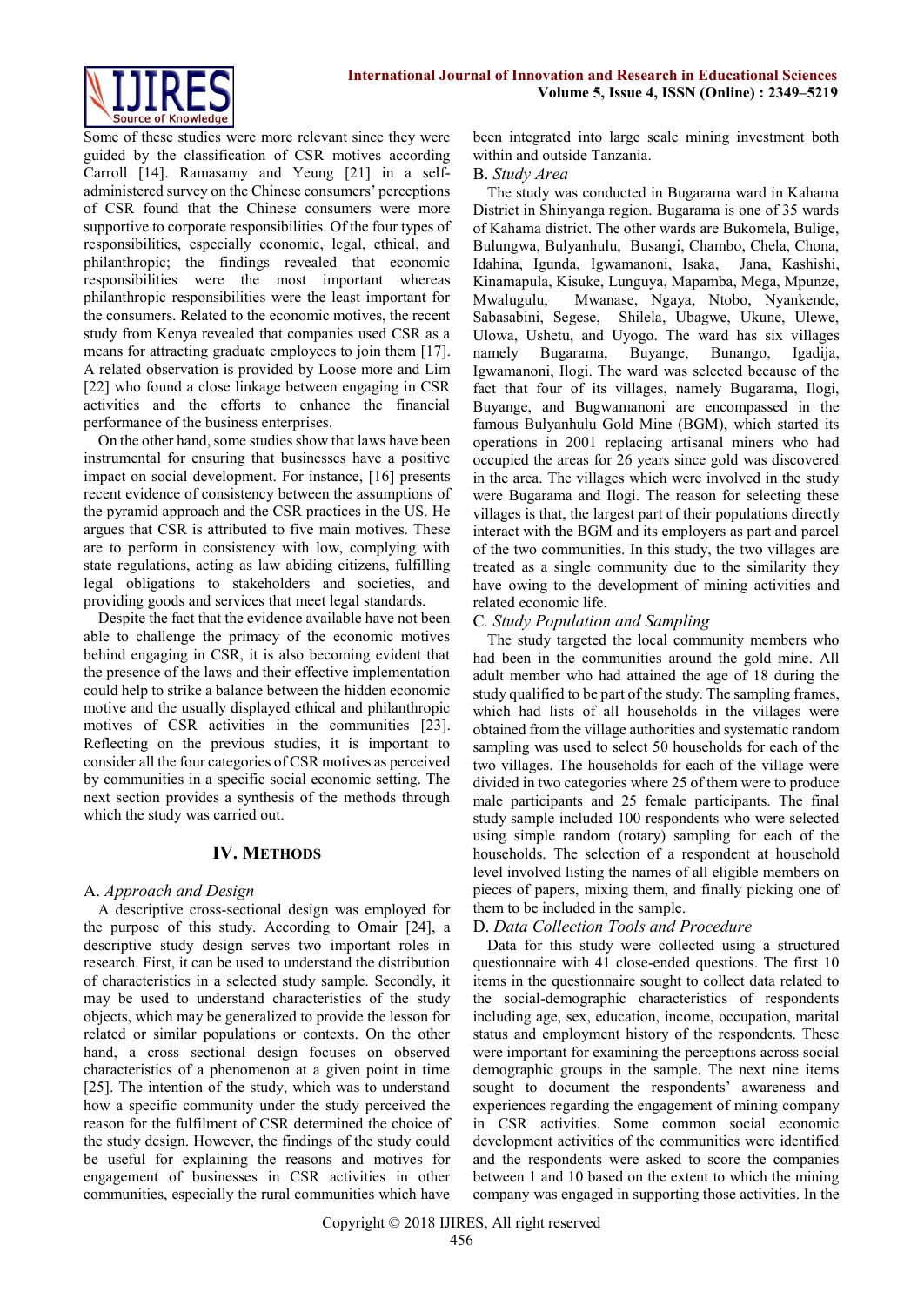

next twenty items presented the reasons which motivate businesses to engage in CSR activities based on the Carroll's pyramid of corporate social responsibility in four categories, especially economic, legal, ethical and philanthropic responsibilities. The respondents were asked to score the items between 1 and 10. The last two questions assessed the extent to which the respondents thought they were responsible for demanding the company to fulfill its CSR and the extent to which the company itself had a sense of responsibility. The respondents were asked to choose between 'less responsible' and 'highly responsible'. The administration of the questionnaire ended between 20 and 30 minutes each.

## E. *Data Analysis*

The analysis of data was done quantitatively. The questionnaire was coded and the responses were entered in the Statistical Package for Social Sciences (SPSS). Frequency tables were generated to compare the scores across different social demographic groups of respondents. Descriptive statistics were used to compare the scores of the company across the nine common areas of CSR activities in the study community and the variations in perceptions regarding the four categories of corporate social responsibilities. A comparison of the scores across the four categories of CSR motivations was done in the light of the literature and in particular the [14] pyramid of framework. Arguments and conclusions linked to the study objectives are supported by descriptive statistical analysis.

## **V. RESULTS AND DISCUSSION**

The study sought to examine the community perceptions regarding the engagement of mining companies in CSR activities and the perceptions regarding the motive that drive the companies to fulfill their corporate social responsibilities. In doing so, the entry point was to identify the existing CSR activities and the ways in which they are perceived and conceived by communities. However, there was a recognition that taking a stock of the social demographic characteristics of respondents would be crucial since the perceptions regarding the responsibility of institutions can be influenced by social demographic differences among community members, which the next subsection focuses on.

A. *Respondents' Social Demographic Characteristics* Six variables were considered in this respect. These were sex, marital status, age, education, employment status, household income and social position of the respondent. Table I provides a breakdown of the respondents by their key social demographic characteristics.

Table I. Respondents' social demographic characteristics.

| Percent | <b>Variable: Categories</b> |                 |
|---------|-----------------------------|-----------------|
| 50.0    | Male                        | Sex:            |
| 50.0    | Female                      |                 |
| 55.0    | Single                      | Marital status: |
| 32.0    | Married                     |                 |
| 4.0     | Others                      |                 |
| 9.0     | Widowed                     |                 |
| 48.0    | $18-35$ (young age)         |                 |
|         |                             | Age category:   |

| <b>Variable: Categories</b>    | Percent                                 |      |  |
|--------------------------------|-----------------------------------------|------|--|
|                                | 36-50(young adult)                      | 37.0 |  |
|                                | 51-59(mature adults)                    |      |  |
|                                | 60-70 (old age)                         | 7.0  |  |
|                                | 71 or above (elderly)                   | 1.0  |  |
| Education:                     | <primary< td=""><td>6.0</td></primary<> | 6.0  |  |
| education                      |                                         |      |  |
|                                | =Primary education                      | 33.0 |  |
|                                | Secondary education                     | 36.0 |  |
|                                | Higher education (non-university)       | 21.0 |  |
|                                | University/college education            | 5.0  |  |
| Employment:                    | Currently                               | 22.0 |  |
| employed                       |                                         |      |  |
|                                | Currently not employed                  | 74.0 |  |
|                                | Retired                                 | 4.0  |  |
| Income:                        | Very low<                               | 6.0  |  |
| 15,470TZS)                     |                                         |      |  |
|                                | Low>15,470 < 30,940 TZS                 | 43.0 |  |
|                                | Average= (30,940 to 46,410 TZS)         |      |  |
|                                | $High > 46,410$ TZS                     | 4.0  |  |
| Social position:               | None, average                           | 86.0 |  |
|                                | citizen                                 |      |  |
|                                | Faith or religious leader               | 4.0  |  |
|                                | Local government leader                 | 6.0  |  |
| Big business owner/influential |                                         |      |  |

As table I reveals, the study included 100 respondents whose 50% were male and 50% were females. Fifty-five percent of the respondents were single, 32% were married, whereas the remaining were either widowed (9%) or were in other marital status groups including divorced. In terms of the age, the majority were either young (48%) or young adult (37%) age groups, which meant 18-35 and 36-50 years respectively. Of the remaining, 7% were in the 51-60 years' age group, the other 7% were in the 61-70 age group whereas only one had attained 71. This age distribution reflects the youthful age composition of the study community, which many of the interviewed community leaders associated with recent immigration that accompani- -ed the increase of mining activities in the area.

In terms of education, the majority of the respondents had secondary education (36%) whereas 33% had primary education. The respondents who had higher education constituted 26% of the sample including a few who had university education (5%) and those who had other forms of higher education apart from university education. According to interview respondents, this is again attributed to the influx of the young school graduates into the community in search of improved livelihood and the limited willingness to engage in agrarian activities. Regarding employment status, only a small proportion (22%) identified themselves as employed whereas the majority, 74% reported not to be employed. The remaining 4% were retirees. In case of the income, the majority (90%) reported to belong to households which were earning a monthly income equals to (47%) or lower than (43%) the average rural household income, which was 30,940 - 46,410 Tanzanian shillings. Further, the social economic positions of the respondents in the community, which could also influence both the knowledge and perceptions regarding CSR was considered. The majority, 86% were average citizens who did not hold any leadership position in the

Copyright © 2018 IJIRES, All right reserved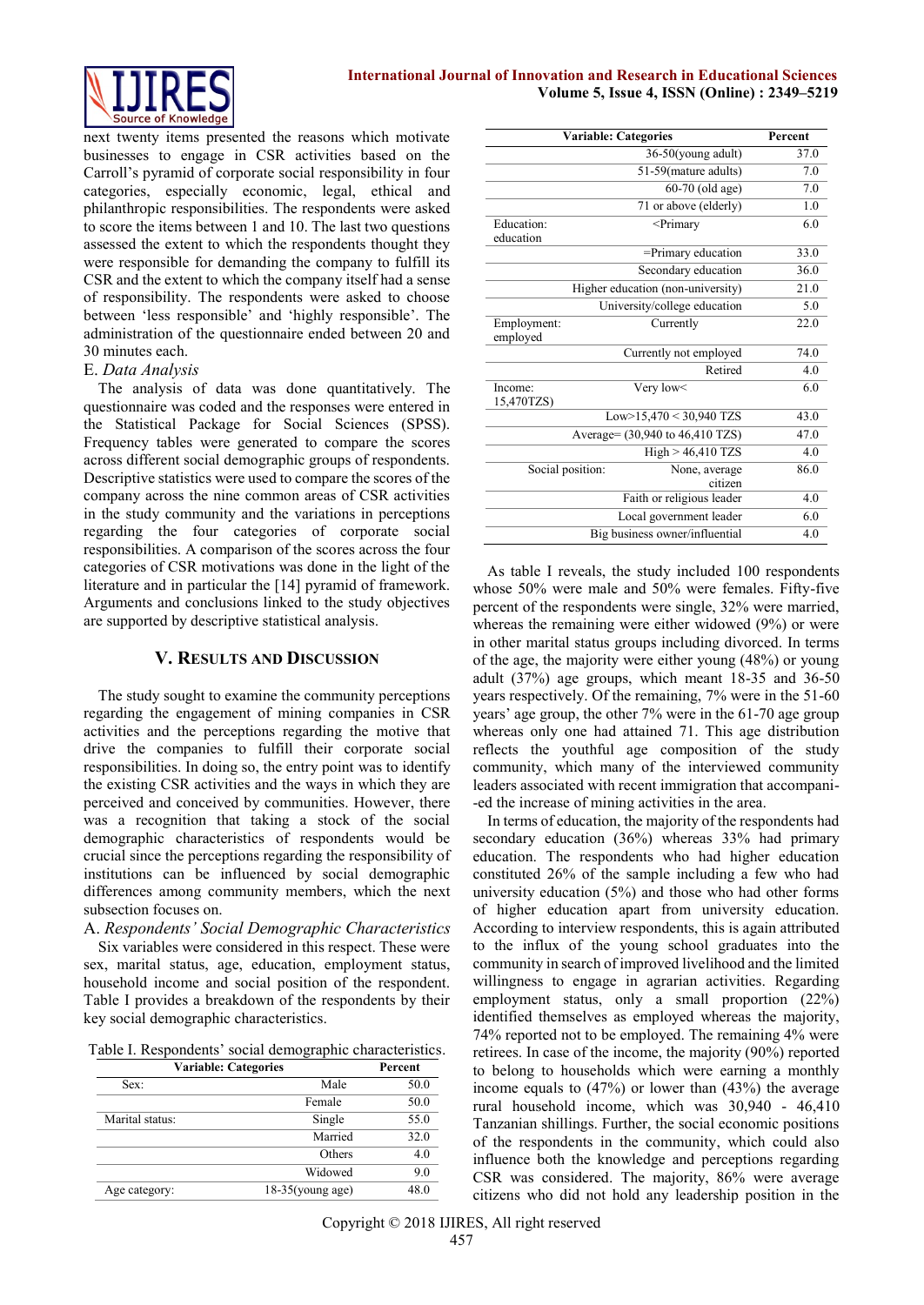

community, 6% had held or were holding positions in grassroots' authorities, 4% were religious and spiritual leaders, and the remaining 4% were influential business owners in the communities. Therefore, these difference provided a good mix of social demographic characteristics which needed to be compared in terms of influencing the awareness, perceptions, and the reasons for fulfillment of CSR by mining companies. The next section focuses on community's experiences of existing CSR activities.

B. *Awareness and Experience of Existence of CSR activities.*

The other important objective of the study was to identify the existing CSR activities from the experiences of community members. Through interviews, it was found that almost all the community level officials and leaders were informed of both the importance and the need for mining companies to engage in 'supporting' social and economic development of the communities around them. Both grassroots bureaucratic officials and elected community leaders thought it was a responsibility of big businesses to allocate part of their income for supporting social and economic development in the communities. Based on the interviews, nine sets of CSR related activities were identified. The activities identified were further included in the scoring questionnaire. The results of the scores are summarized in Table II.

| Key focus of CSR activities in the communities     | <b>Scores</b> | $(\%)$ | Mean | <b>Std. Error</b> | <b>Std. Deviation</b> |
|----------------------------------------------------|---------------|--------|------|-------------------|-----------------------|
| Economic engagement (employment, capital)          | 760           | 18.45  | 7.60 | .248              | 2.482                 |
| Supporting the disadvantaged (poorer and disabled) | 576           | 13.98  | 5.70 | .312              | 3.127                 |
| Construction of offices of LGAs and roads          | 564.          | 13.69  | 5.64 | .293              | 2.938                 |
| Construction of education facilities               | 481.          | 11.68  | 4.81 | .297              | 2.977                 |
| Water supply systems                               | 448.          | 10.88  | 4.48 | .282              | 2.826                 |
| Water and sanitation in schools                    | 432.          | 10.49  | 4.32 | .281              | 2.813                 |
| Sponsorship for school children from poor families | 425.          | 10.32  | 4.25 | .294              | 2.941                 |
| Political activities such as elections             | 243           | 5.90   | 2.43 | .190              | 1.908                 |
| Constructing worship houses (churches, mosques)    | 190.          | 4.61   | 1.90 | .139              | 1.396                 |
| <b>Total</b>                                       | 4119          | 100.00 |      |                   |                       |

Table II. The most common CSR activities carried out by mining companies.

The results in Table II indicate that the communities recognize in supporting community-level development initiatives and activities. The indirect supports for allowing the communities to engage in economic activities including employment and mobilizing capital had the highest score that accounted 18.45% of the 4119 total scores. The mean score was  $7.60$  (SD = 2.242). Supporting disadvantaged groups including the poor and disable and construction of public infrastructures such as roads and offices of LGAs had relatively high scores accounting up to 13.98% and 13.69% and the mean scores of 5.70 (SD = 3.127) and 5.64  $(SD = 2.938)$  respectively. Similarly, the contribution to the construction of education facilities had a relatively high score (4.81,  $SD = 2.977$ ), which was above the average of the mean score (4.57).

On the other hand, the engagement of the mining companies in supporting religious and political activities such as construction of worship houses and financing electoral campaign rallies was found to be low with the mean scores of  $(1.90, SD = 1.396$  and  $2.43, SD = 1.908)$ respectively. Close to the average of the mean score, were the supports related to water supply, water sanitation in schools, and sponsoring education for children from poor households, which had the mean scores of  $4.48$  (SD = 2.826), 4.32 (SD = 2.813), and 4.25 (SD = 2.941). These findings indicate that CSR of the mining companies are largely convenient and in most cases focus on development sectors, which are likely to create appreciated impact in the communities. These include economic empowerment initiatives, which in addition to the responsibility of the

companies to support them are sought by community members themselves to ensure economic survival. They also target areas that are more likely to capture high attention of both the communities and their authorities such as education and poverty. In this respect, it is feasible to argue that the communities are aware of that the mining companies engage in CSR activities, and indeed their engagement tend to vary across community development issues and sectors. Subsequently, this raises the need to understand, from the view point of community members, why the companies engage in CSR activities.

# C. *Perceived Reasons for CSR*

The perceptions relating to the essence and reasons why mining companies engage in CSR activities were assessed in the light of the Carroll's Pyramid of Corporate Social Responsibilities. The aim was to determine which of the four levels of CSR namely economic responsibilities, legal responsibilities, ethical responsibilities, and philanthropic responsibilities may best explain why the mining companies engage in CSR activities identified in the study community. Each of the four group of responsibilities included five interrelated reasons associated with engaging in CSR activities, which the respondents had to score along a scoring scale of 1 to 10. Table III provides the results of the analysis, which include the total scores for each of the reasons in each category and their sums, percentage of the scores contributed by each of the perceived reason in a group, the mean scores for each reason and each group and the standard error and standard deviation.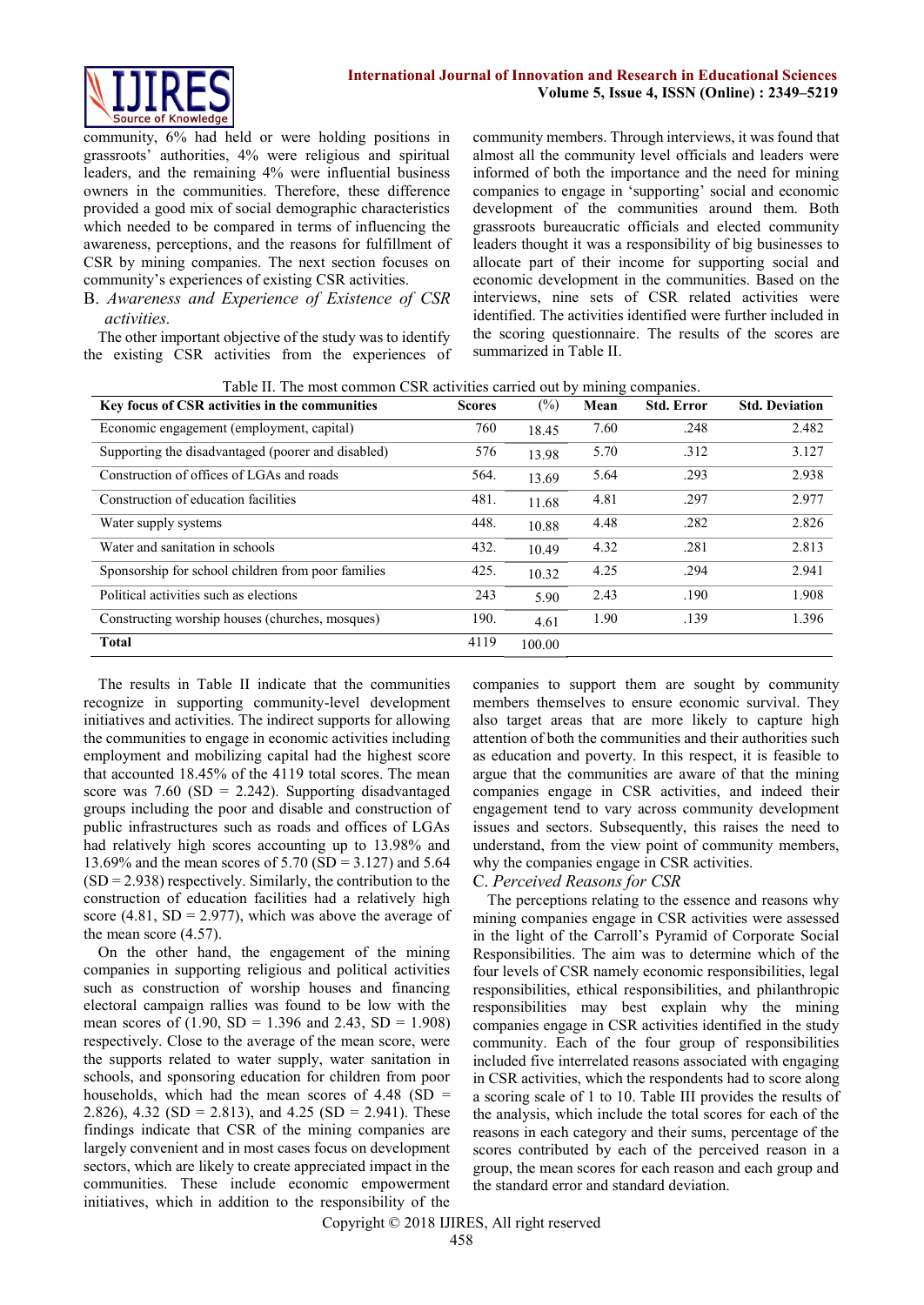

#### **International Journal of Innovation and Research in Educational Sciences Volume 5, Issue 4, ISSN (Online) : 2349–5219**

|  | Table III. Comparison of individual and group scores. |  |
|--|-------------------------------------------------------|--|
|  |                                                       |  |

| Economic responsibilities:                                   | <b>Score</b>     | (%)     | Mean              | Std. error | Std. deviation |
|--------------------------------------------------------------|------------------|---------|-------------------|------------|----------------|
|                                                              |                  |         |                   |            |                |
| To maintain strong competitive position                      | 819              | (22.66) | 8.19              | 0.187      | 1.873          |
| To get as much profit as possible                            | 812              | (22.47) | 8.12              | 0.188      | 1.876          |
| It helps them to maximize earning per share.                 | 785              | (21.72) | 7.85              | 0.190      | 1.90           |
| To maintain a high level of operating efficiency             | 690              | (19.09) | 6.9               | 0.206      | 2.057          |
| To get respect that they are consistently profitable         | 508              | (14.06) | 5.08              | 0.205      | 2.048          |
| Sum average                                                  | 722.8            | (20.00) | 7.22              | 0.195      | 1.952          |
| Legal responsibilities:                                      |                  |         |                   |            |                |
| To be defined as the ones that fulfil legal obligations      | 552              | (28.09) | 5.52              | 0.232      | 2.325          |
| Provide goods $&$ services that meet legal requirements      | 437              | (22.24) | 4.37              | 0.225      | 2.255          |
| To be law abiding corporate citizens                         | 413              | (21.02) | 4.13              | 0.250      | 2.497          |
| To be consistent with expectations of government             | 392              | (19.95) | 3.92              | 0.244      | 2.444          |
| To comply with regulations of the central and local          | 171              | (8.70)  | 1.71              | 0.109      | 1.085          |
| authorities                                                  |                  |         |                   |            |                |
| Sum average                                                  | 393              | (20.00) | 3.93              | 0.212      | 2.121          |
| <b>Ethical responsibilities:</b>                             |                  |         |                   |            |                |
| To prevent compromising the social norms-may affect goals    | 734              | (25.29) | 7.34              | 0.236      | 2.362          |
| To make good citizenship be defined as acting morally right  | 593              | (20.43) | $\overline{5.93}$ | 0.245      | 2.451          |
| To make corporate integrity and ethic transcend mere         | 572              | (19.71) | $\overline{5.72}$ | 0.242      | 2.421          |
| compliance                                                   |                  |         |                   |            |                |
| To recognize and respect newly revolving ethical norms       | 517              | (17.82) | 5.17              | 0.251      | 2.511          |
| To perform in a way that they respect social norms and       | 486              | (16.75) | 4.86              | 0.232      | 2.318          |
| mores                                                        |                  |         |                   |            |                |
| Sum average                                                  | 580.4            | (20.00) | 5.80              | 0.241      | 2.413          |
| Philanthropic responsibilities:                              |                  |         |                   |            |                |
| Just to assist in whatever makes community happy (e.g. fine  | 635              | (24.23) | 6.35              | 0.252      | 2.520          |
| and arts)                                                    |                  |         |                   |            |                |
| Voluntarily contribute to projects that are for improving    | 608              | (23.20) | 6.08              | 0.242      | 2.419          |
| quality of life                                              |                  |         |                   |            |                |
| A sense of social duty to assist public and private (social) | $\overline{515}$ | (19.65) | $\overline{5.15}$ | 0.236      | 2.363          |
| institutions                                                 |                  |         |                   |            |                |
| Make managers participate in charitable works of the         | 477              | (18.2)  | 4.77              | 0.217      | 2.174          |
| communities                                                  |                  |         |                   |            |                |
| To be consistent with the charitable expectations of         | 386              | (14.73) | 3.86              | 0.190      | 1.896          |
| communities                                                  |                  |         |                   |            |                |
| Sum average                                                  | 524.2            | (20.00) | 5.24              | 0.227      | 2.274          |

The four group of corporate social responsibilities in Table III need to be examined in a comparative way. What can be clearly observed is that the scores for nearly all the vive items that constitute economic responsibilities were closely equal (except the last in the order) and were close to the expected average score which was 722.8 (20%). This suggests that all the five reasons in the economic responsibilities' category have an important contribution to the desire of mining companies to engage in CSR activities. By looking at the sum averages of the mean scores in the fourth column, it is revealed that economic responsibilities had the largest mean score (7.22,  $SD = 1.952$ ), followed by ethical responsibilities  $(5.90, SD = 2.413)$ , then philanthropic responsibilities  $(5.24, SD = 2.274)$ . Legal responsibilities had the least mean score  $(3.93, SD = 2.121)$ . These results show that the engagement of mining companies in corporate social accountability activities is more motivated by economic and ethical reasons compared to legal and philanthropic motives. However, a father grasp of the pattern of these results may not be easy without understanding the interaction between these four groups of responsibilities and their related motives. This can be best done as part of the general discussion, which the next section presents.

#### **VI. GENERAL DISCUSSION OF FINDINGS**

The study has examined the community experiences relating to the engagement of mining companies in CSR activities and the perceptions regarding the motive that drive the companies to fulfill their corporate social responsibilities. The findings have revealed the existence of several ways in which the companies engage CSR and are considered to support community development activities, initiatives, and efforts. The ways in which the communities benefit from the existence of the mining companies range from contingent economic facilitation, which include ad hoc employment and income earning activities which are growing in the community due to the existence of the mining companies and their employees to rationally organized support to communal services projects such as education, water, and developing transport infrastructure.

These findings support previous studies that have found varying and overlapping forms of corporate responsibility that may be associated with different motives. Porter  $\&$ Kramer [26] for instance found that because of the interdependence between economic and social life, CSR may take different forms ranging from an affirmative action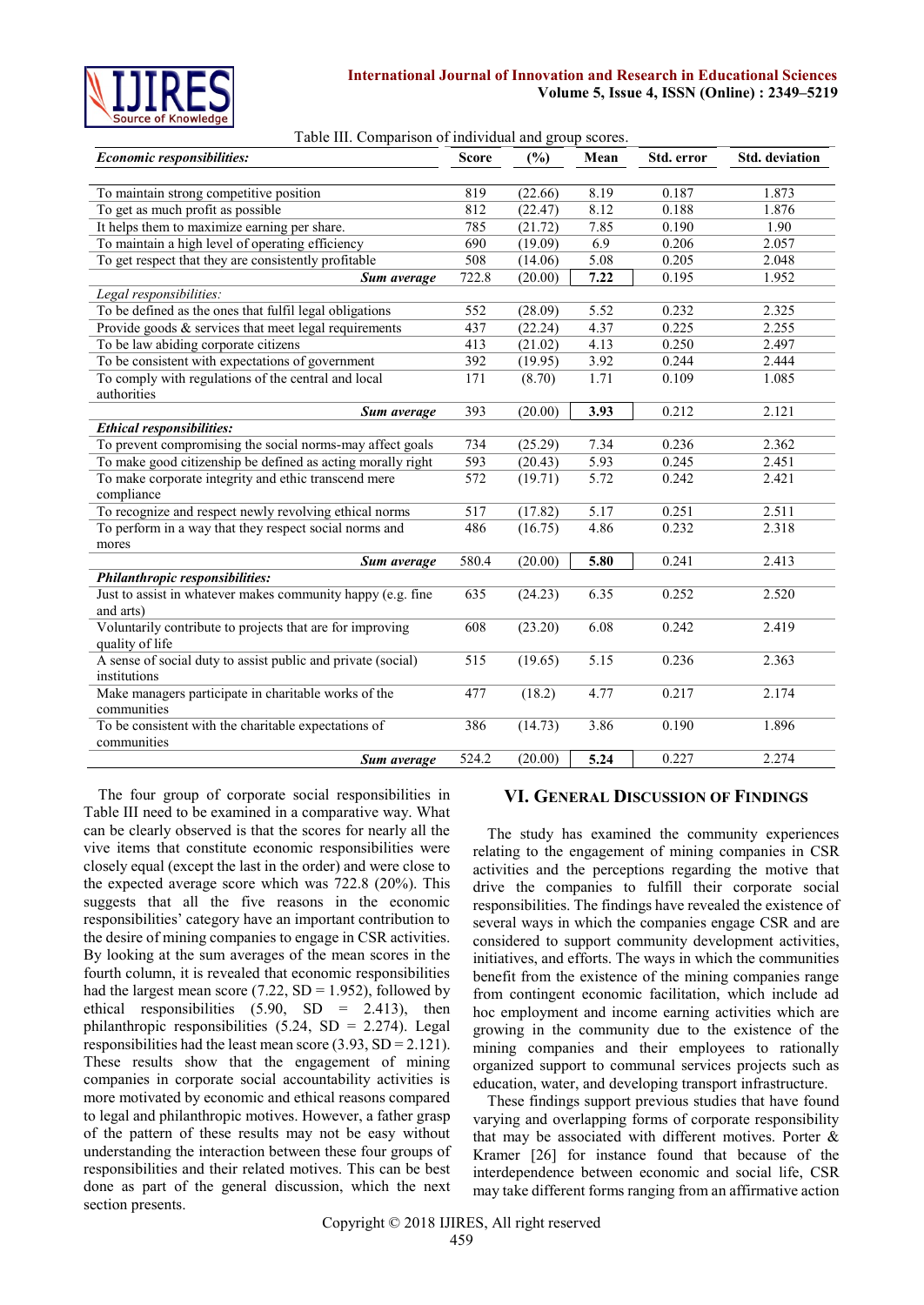

to address a social harm to strategic initiatives for ensuring success and continuity. These forms can be both implicit and explicit [5] or both rationally planed and circumstantial and contingent as the findings have revealed [27]. However, these different forms are all likely to manifest themselves under a single umbrella that includes positive actions directed towards supporting development of the communities.

Further, the findings have revealed that communities perceive most of the CSR activities as having an economic motivation rather than a humanitarian and philanthropic motivation. Whereas these findings agree with previous studies by Carrol [15] and Devin and Richards [23], they can be questioned if considered in line with the findings of the study by Hasan, Kobeissi, Liu and Wang [28] whose recent study revealed that the engagement of the businesses in CSR activities becomes possible if the business is productive. In other words, economic success, apart from being a motive is also a driver of CSR. In addition, there appear to be a close linkage between the quest to be attuned with moral standards of the communities and achieving greater acceptability and legitimacy [10, 11]. This has been identified as one among the most effective techniques and tools used by businesses to maintain good relationship with communities and therefore be able to achieve their economic goals including profitability, market stability and competition, and productivity. Therefore, the distinction between economic motives and fulfilling ethical responsibilities may not be as sharp as suggested by Carroll [14]. The two are highly overlapping.

In addition, what the findings have suggested that legal responsibilities are of a list concern appears to be supported by previous studies, especially when one takes into account the capacity of community-level actors to demand large businesses to fulfill their legal responsibilities. In some cases, studies have found that awareness of the laws that empower communities to demand that business entities should fulfill their responsibilities is limited [2]. The findings from this study generally increase our understanding of the communities' perceptions on why are profit making companies contribute to community development efforts. It is notable from the study that businesses may not be as altruistic as simply assumed in the philanthropic view of CSR. The choice of what the businesses should support as part of social development may be determined by productivity and the need to maintain status quo. Therefore, the existence of legislations that require companies to engage in CSR activities may not guarantee positive contribution of CSR to the improvement of social welfare [29, 30]. This is mainly because the primary goal of all businesses, as opposed to public organizations is to make some profits.

## **VII. IMPLICATIONS AND FUTURE DIRECTIONS**

Since businesses are more likely to give if they have received or they have a legitimate expectation to gain from giving, engaging in corporate social responsibilities and success are strategically interdependent. Therefore, government authorities, apart from enacting policies and laws requiring corporate entities to engage in CSR activities, they need to create conditions where businesses can operate profitably. However, there appear to be more opportunities for extending research into the question whether the existence of laws that require businesses to engage in CSR activities determine the pace and extent of fulfilling CSR.

#### **ACKNOWLEDGEMENT**

The author acknowledges the contribution of Dr. Respicius Shumbusho Damian from University of Dar es Salaam who did a critical review of the manuscript before it was submitted for publication.

#### **REFERENCES**

- [1] A.R. Belal, *Corporate Social Responsibility Reporting in Developing Countries: The Case of Bangladesh*. London: Routledge, 2016.
- [2] J.K. Gamu, and P. Dauvergne, "The slow violence of *Corporate Social Responsibility*: the case of mining in Peru", *Third World Quarterly*, vol. 39(5), 2018, pp. 959-975.
- [3] S.R. Ratner, "Corporations and human rights, a theory of legal responsibility," *Yale Law Journal*, vol. *111*(3), 2001, pp. 443-546
- [4] A. Cronin, *Corporate Criminality and Liability for Fraud*, London: Routledge, 2018.
- [5] D. Matten, and J. Moon, "Implicit" and "explicit" community perception and oil companies' corporate social responsibility: A conceptual framework for a comparative understanding of community perception and oil companies' corporate social responsibility," *Academy of Management Review*, vol. 33 (2), April. 2008, pp. 404-424.
- [6] U. Idemudia, "Community perceptions and expectations: Reinventing the wheels of corporate social responsibility practices in the Nigerian oil industry", Business *and Society Review*, vol. 112, August. 2007, pp. 369-405.
- [7] A. Ni, and M. Van Wart, "Corporate social responsibility: Doing well and doing good," in *Building Business-Government Relations*, 1st Ed, A. Ni and M. Van Wart, Ed. New York: Routledge, 2015, pp. 175-196.
- [8] L. M. Edinger Schons, L. Lengler Graiff, S. Scheidler, and J. Wieseke, "Frontline employees as community perception and oil companies' corporate social responsibility (CSR) ambassadors: A quasi-field experiment," *Journal of Business Ethics*, January. 2018, pp. 1-15.
- [9] A. Gupta, F. Briscoe, and D.C. Hambrick, "Red, blue, and purple firms: Organizational political ideology and corporate social responsibility," *Strategic Management Journal*, Vol. *38*(5), June. 2017, pp. 1018-1040.
- [10] E. Garriga, and D. Mele, "Corporate social responsibility theories: Mapping the territory," *Journal of Business Ethics*, vol. *53* (1-2), August. 2004, pp. 51-71.
- [11] S.Y. Ahn, and D.J. Park, *"*Corporate social responsibility and corporate longevity: The mediating role of social capital and moral legitimacy in Korea*," Journal of Business Ethics*, vol. *150*(1), April. 2018, pp. 117-134.
- [12] W. Ali, J.G. Frynas, and Z. Mahmood, "Determinants of corporate social responsibility (CSR) disclosure in developed and developing countries: a literature review*", Corporate Social Responsibility and Environmental Management*," vol. *24*(4), March. 2017, pp. 273-294.
- [13] J. Schmitz, and J. Schrader, "Corporate social responsibility: A microeconomic review of the literature," *Journal of Economic Surveys*, vol. *29*(1), February. 2015, pp. 27-45.
- [14] A.B. Carroll, "The pyramid of CSR: Toward the moral management of organizational stakeholders," *Business Horizons*, vol. *34*(4), 1991, pp. 39-48.
- [15] A.B. Carroll, "Corporate social responsibility: evolution of a definitional construct," *Business and Society*, vol. 38(3), September. 1999, pp. 268-295.